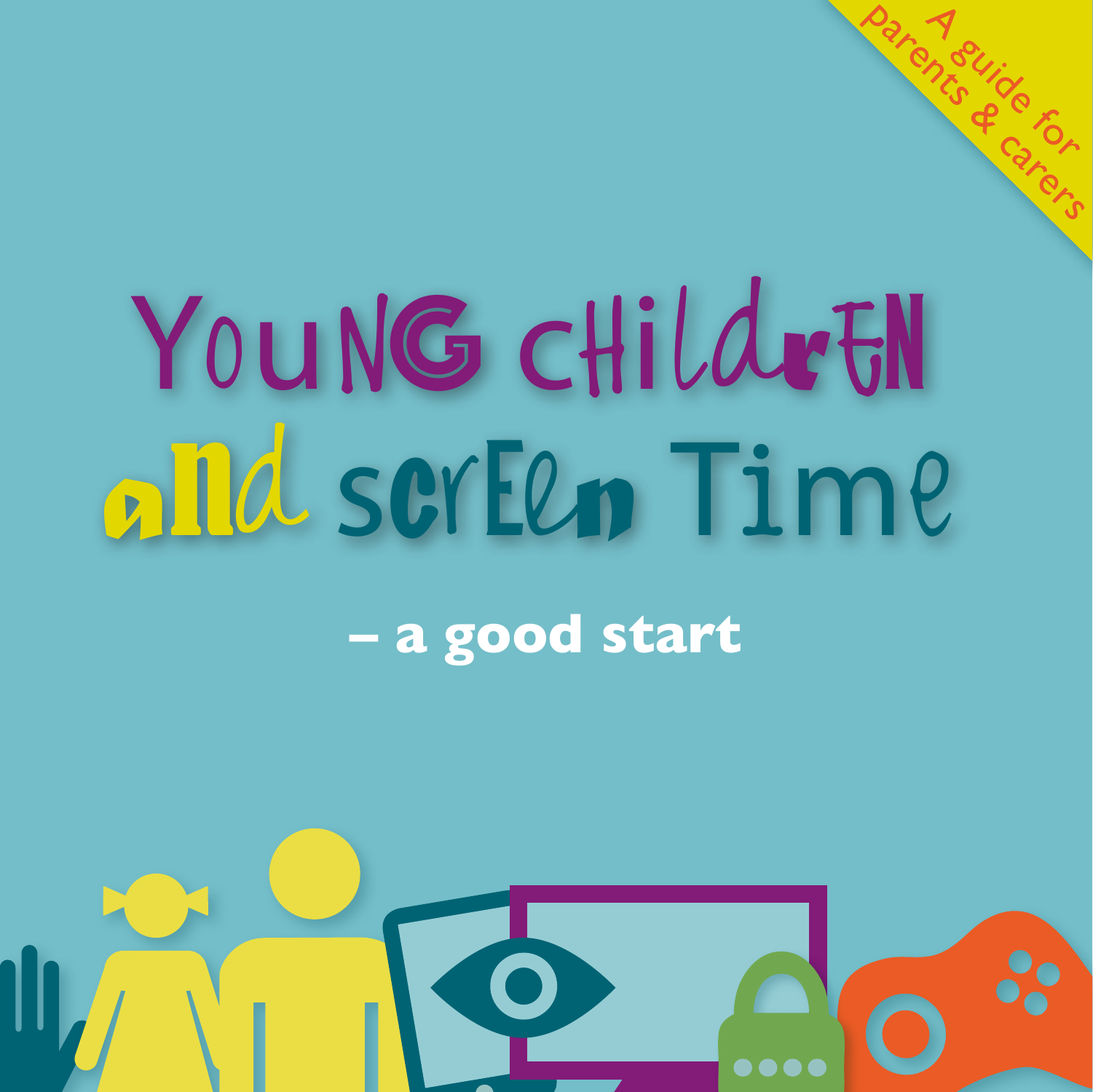Digital devices at home deliver media, entertainment and internet access for the whole family. They also provide new opportunities for creativity and learning. How can parents and carers help children get off to a good start using digital devices? This guide provides some tips and checklists to help you.

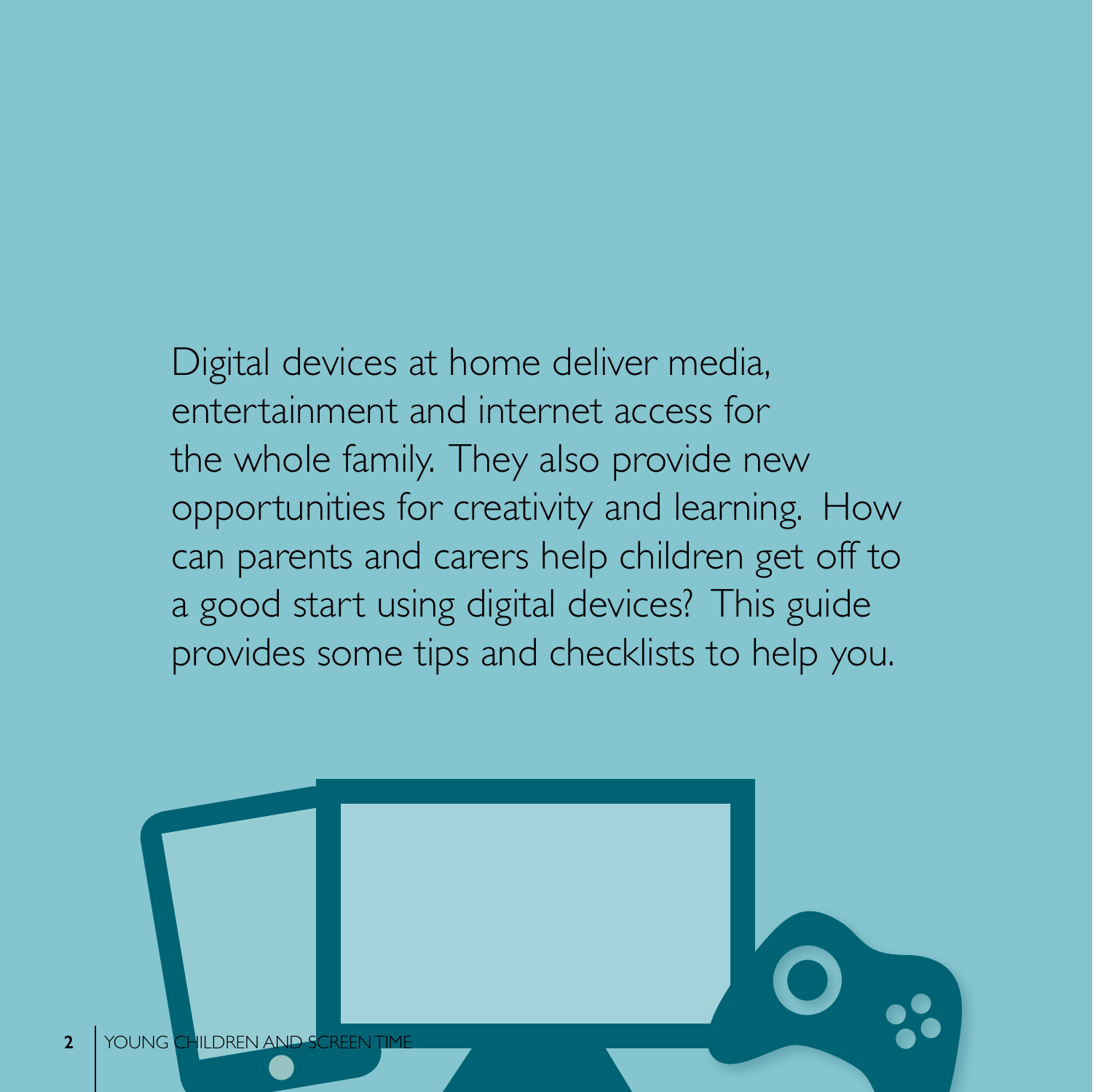## **What is most important?**

- 1. Use digital devices together with your child
- 2. Think through the rules you want to set for media and technology use at home
- 3. Learn more about services, content, technology and age ratings
- 4. Teach children good internet habits early on you are their most important role model!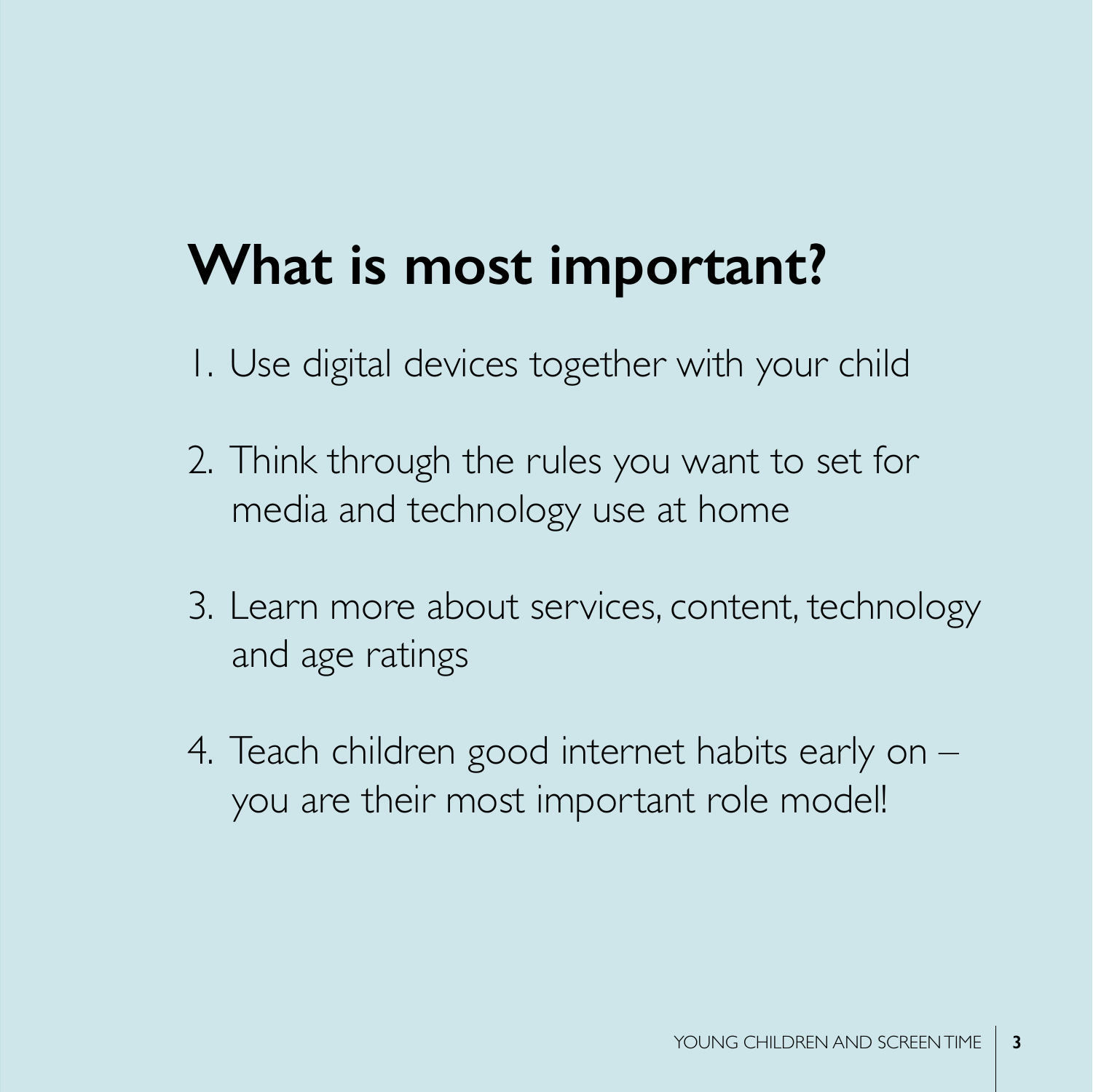## **1. Use digital devices together**

Get involved in your child's online activities. Have fun, play games and learn together online, just as you would in the physical world. It will then be natural for your child to turn to you if they experience anything upsetting online.

#### TALKING TO YOUNG CHILDREN

Young children might not understand concepts such as *'the internet'.* Can you explain issues in an ageappropriate way, using examples from daily life? For example, we don't talk to strangers in the park or online.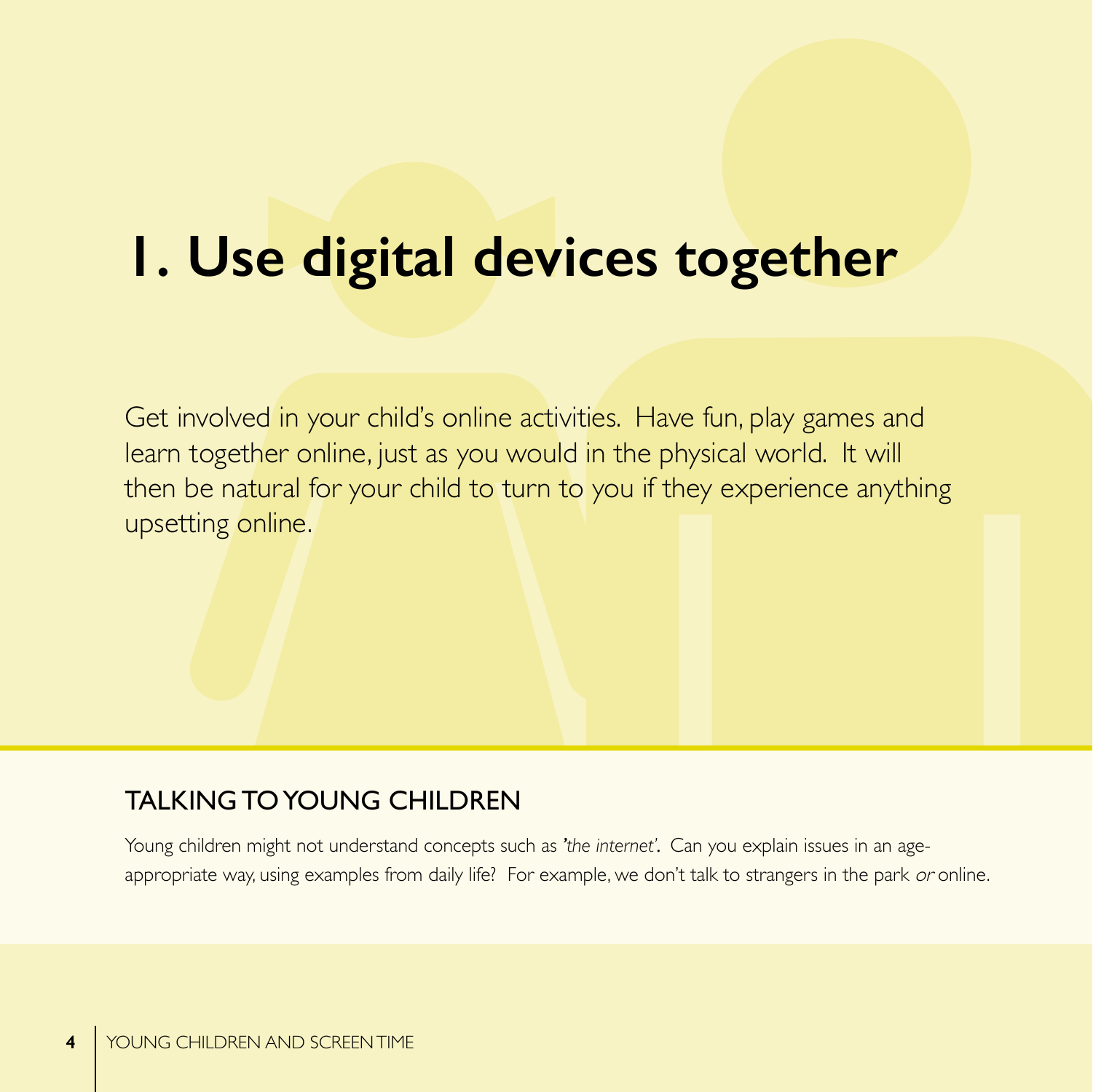

**1. 1. 1. 1. Use of the Spend time with your child online and take an interest in what they're doing. take an interest in what they're doing.** 

> Children can benefit in many ways from being online. They can learn new skills, find information, follow their interests, socialise with friends, express themselves, be creative, help other people, play and have fun. What is your child interested in online? (And what bores them?) Can you help them to interact with their online world, and get the most out of it?

**• Talk about what you experience online together – what is good and not so good, and why.** 

If parents only talk about the risks of being online (and not the benefits), children may be less likely to confide when there is a problem. For older children, ask how their use of the internet has changed over time.

**• Young children might not understand concepts such as 'the internet'.** 

Use age-appropriate ways to talk about being online and risks. Help your child consider that not everything online is true or authentic.

#### **• Is your child ready to explore the online world on their own?**

Keep up the conversations about what they're doing and who they're talking to. Let them show you.

#### **• Children can come across unsuitable online content by accident.**

This could include bullying, violence, animal cruelty, extremism, misleading information, bigotry, pornography and all forms of abuse. Things that some people find funny can upset others. Help your child to understand how one person's online behaviour can affect others.

#### **• Talk to your child about what to do if something online makes them feel uncomfortable, scared or upset.**

Be clear that they should tell you or another trusted adult. Talking about potential risks before they occur may make your child more likely to turn to you for help.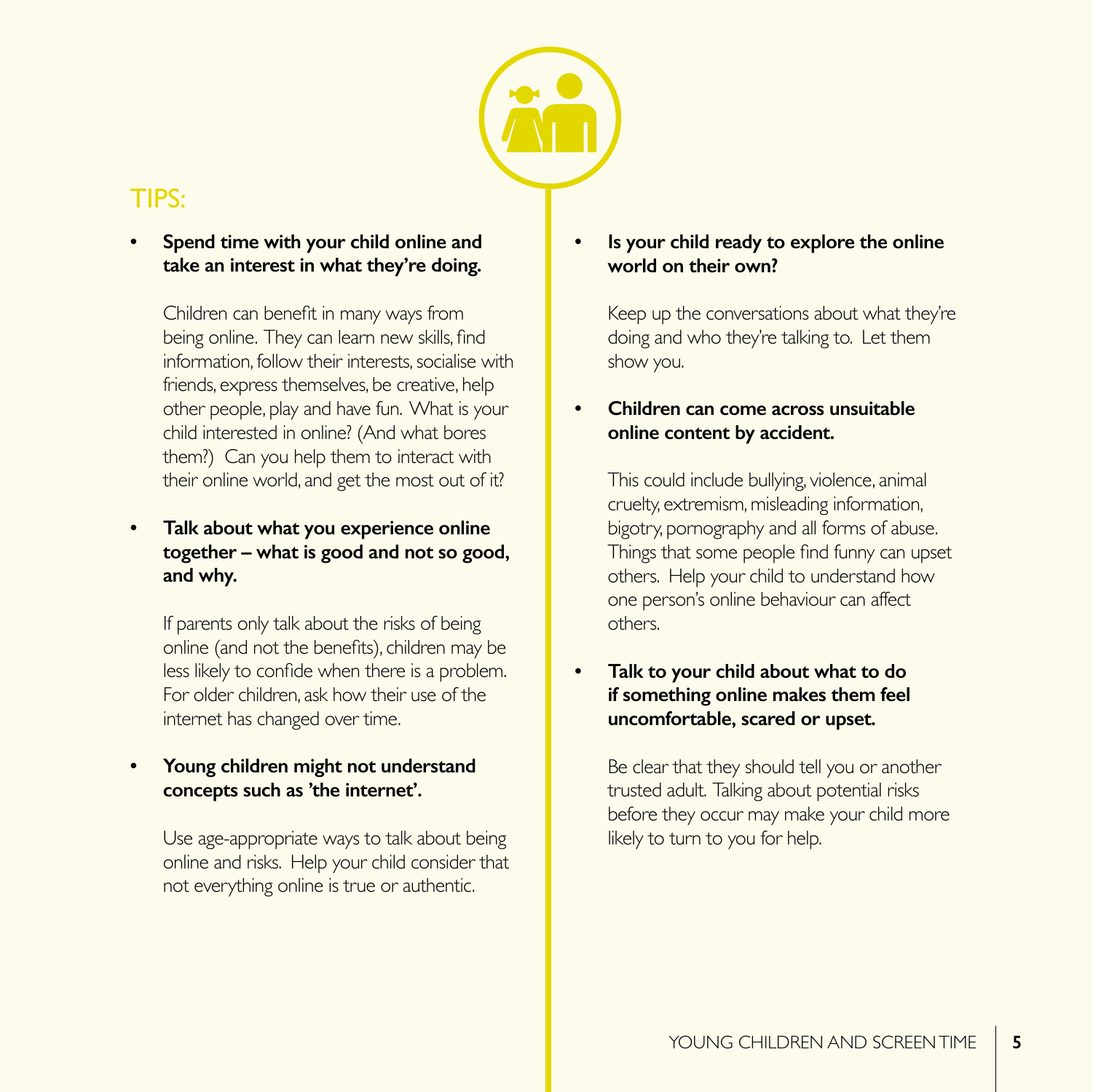## **2. What rules do you want to set for media and technology use at home?**

Clear family rules can help your child have a positive start to their digital life and get the most out of being online. Ask your child to help create some family rules.

#### HELP YOUR CHILD ACCESS APPROPRIATE CONTENT

- Select websites, apps, online games, films and videos that are age-appropriate. View them before you let your child use them.
- Create shortcuts and install appropriate apps on devices used by your child.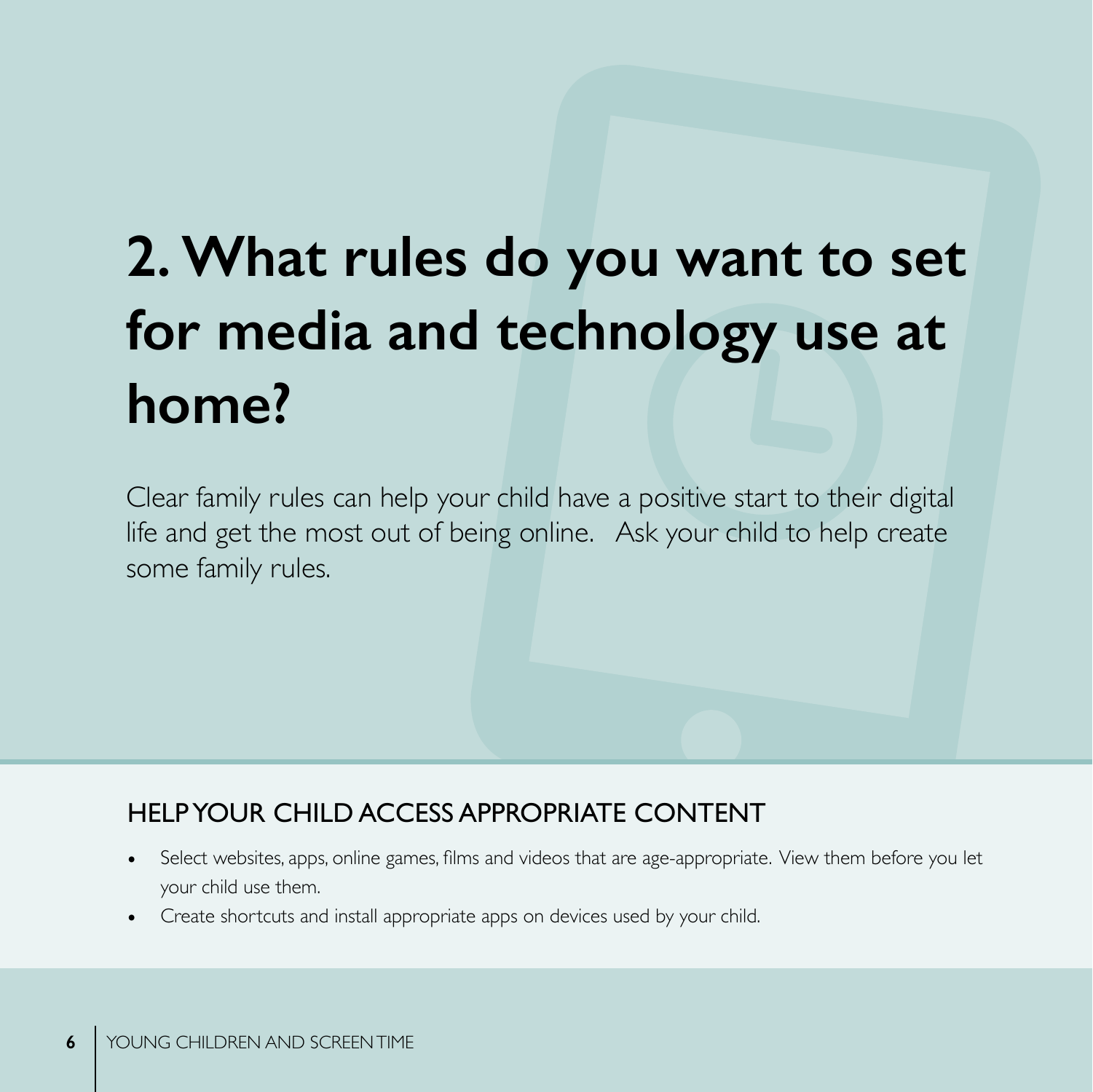

**• Agree positive family rules together with your child.** 

Include which fun, interesting and engaging activities s/he is allowed to do online. How do adults spend time on devices? Can the family agree screen-free times e.g. meal times? Consider reducing media use before bedtime and overnight. Are some areas of the home easier to supervise your child?

#### **• Which online services is your child allowed to use?**

Select websites, apps, online games, films and videos that are age-appropriate. Create shortcuts or links for your child to use. Install appropriate apps on mobile devices used by your child. Do you want your child to download games and apps themselves? How much money can they spend?

#### **• Will the same rules apply when your child is visiting friends or relatives?**

Can older siblings act as good digital role models? What advice would they give to their younger siblings? Tell family and friends about your family rules and parental controls. Share ideas for family-friendly websites, apps, games and films. Suggest the topic be discussed at a parent's meeting at school.

**• Consider the quality of online activities not only the amount of screentime.** 

Encourage a mix of online and offline activities. If you are worried about screen time, consider if your child is:

- Physically healthy and sleeping enough
- Connecting socially with family and friends online or offline
- Engaged with and achieving in school
- Pursuing interests and hobbies (in any form)
- Having fun and learning online

If most answers are 'yes', screen time may be less of a concern.\*

Children can become engrossed in an online activity and unable to keep track of time. They can be confused and upset when a parent suddenly says the time is up. An alternative approach is to sit down with your child and ask some simple questions about what s/he is doing online. This can help to gently coax your child out of the activity and bring their focus back to the physical world.

\* Blum-Ross, A. & S. Livingstone (2016) *Families and screen time: Current advice and emerging research.*  Media Policy Brief 17. London: Media Policy Project, London School of Economics & Political Science.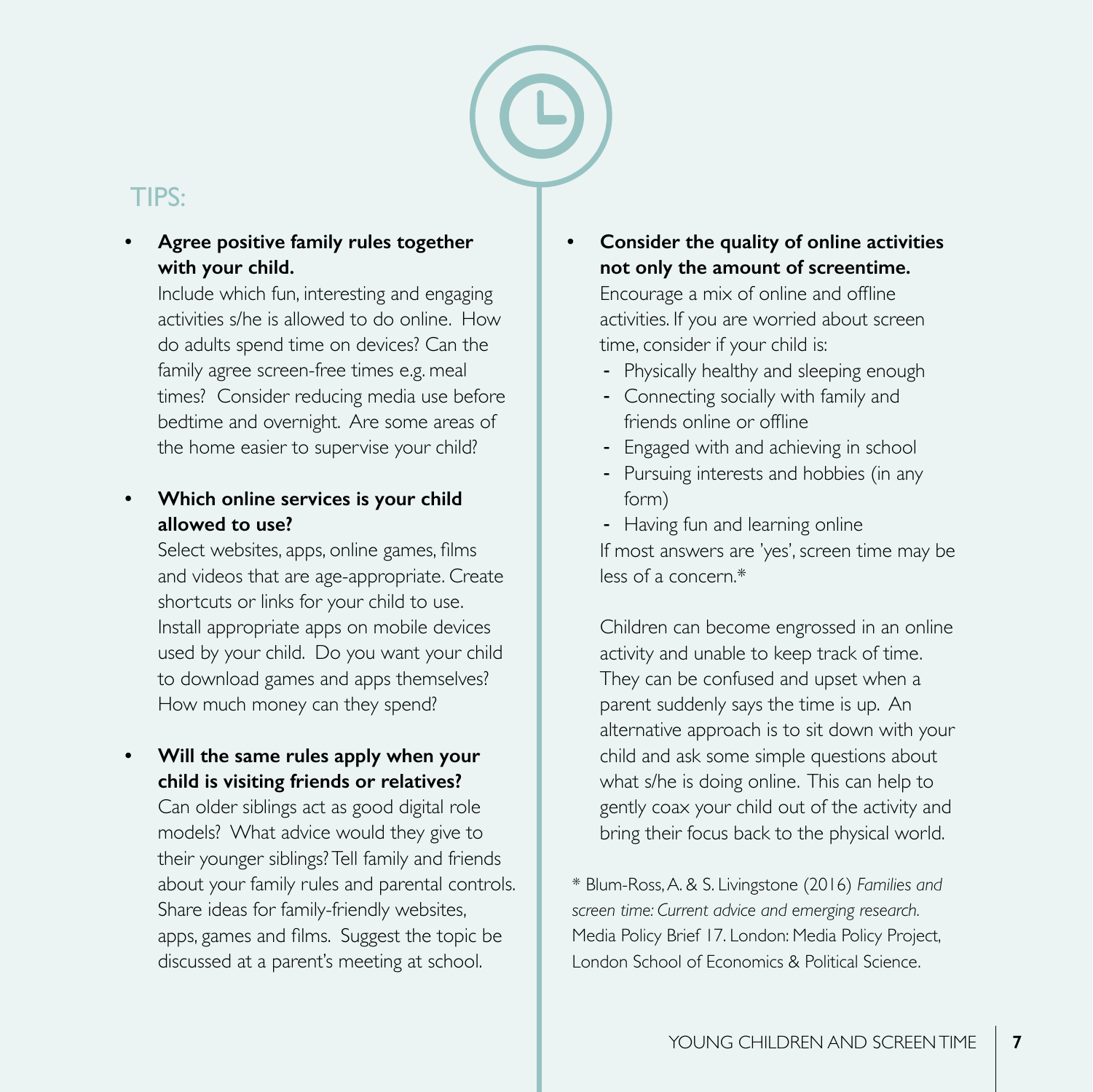## **3. Learn more about services, content, technology and age ratings**

Many digital devices, services and content providers offer a range of parental controls. You can choose the type of content and options that are suitable for your child. Test different settings to get things right before allowing your child access.

#### PASSWORDS

- A password is like a house key it unlocks services, apps and games, the ability to spend money and to socialise online.
- Passwords should be easy to remember, but difficult to guess. For example, they could be a song or a sentence including numbers, symbols, upper and lower case letters.
- Teach your child not to share passwords with anyone.
- Could your password unlock inappropriate content? Consider the implications before sharing a password with your child.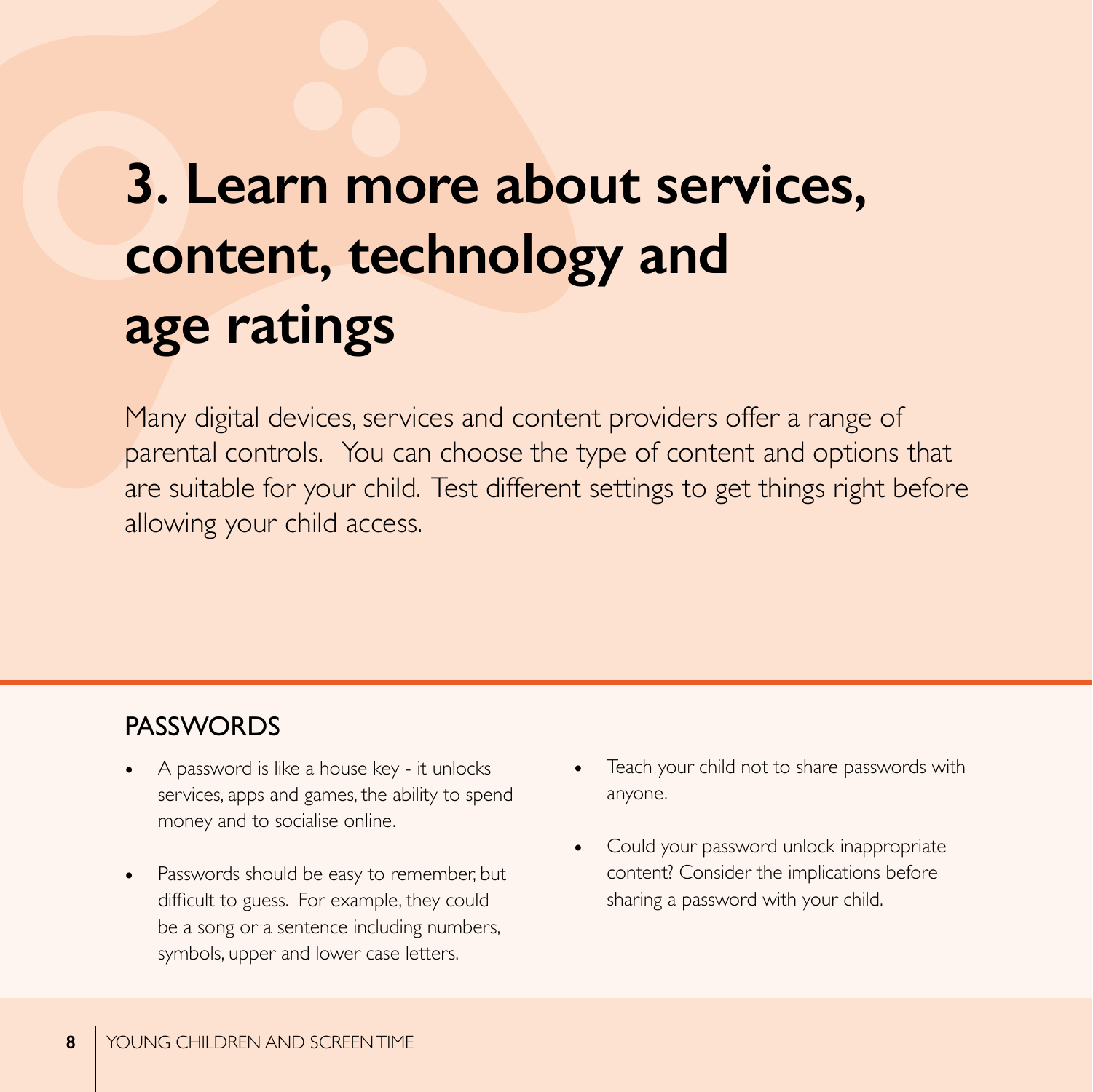

**• What options do the devices/services your child will be using have?**

Will your child have his/her own device, use your device or is there a shared family device?

Is there an option to adapt the device/ service to your child's needs?

Check if your child's device allows you to lock parts of the screen – so they can stick to one activity.

Some websites, apps and services have a children's version.

Is there an option to activate safe search? This does not guarantee to filter all harmful content, so supervision is still required.

Test services/sites to ensure they are suitable for your child.

Check the age ratings for apps and games ('PEGI ratings') and films e.g. in the app store or in terms and conditions.

Check if the app wants to access personal information such as location. Can this be switched off?

- **• Do you want your child to be able to:**
	- Use the internet (wi-fi or mobile data)?
	- Spend money online e.g. on a website or in games and apps?
	- Use your password to download new games and apps?
	- Socialise, share information, photos and videos with others?
- **• Consider how your child will use an online service, app or game:**

What kind of content is there? What positive or negative experiences could your child have?

Can your child easily access other content using links or suggestions?

Is there advertising? Does it target children or adults?

Does the service allow communication with other users? Who is the typical user of this service? What options are there for sharing photos/videos, and is the service moderated?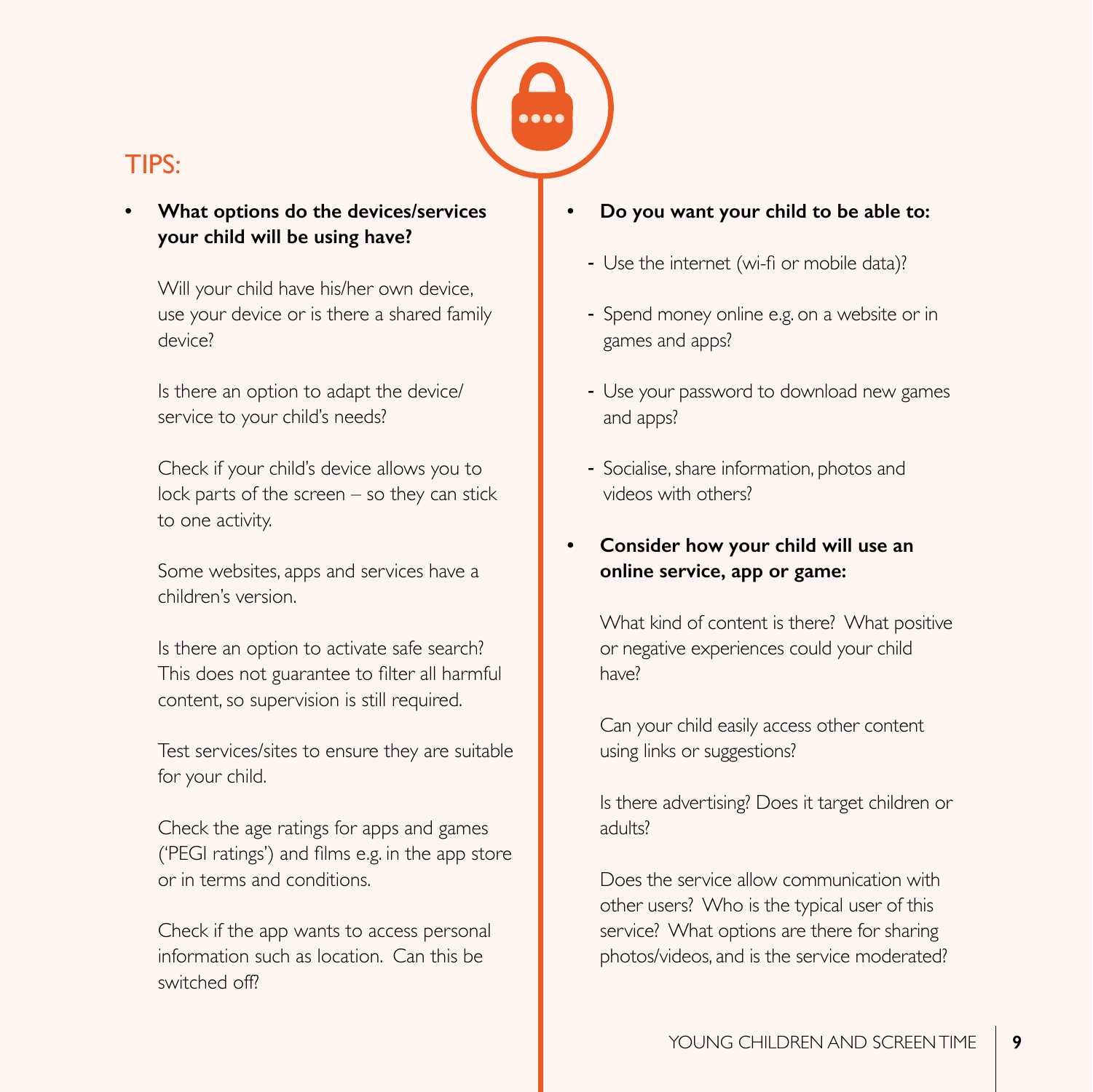### Purchases in games and apps

In many games and apps, you can progress faster in the game if you spend money. Some games allow players to gamble or trade as part of the game. This could be real money or it could be virtual money, stars, gold bars, useful items in the game, or other things you earn by playing.

Free games, apps and services may get income from showing adverts. They may sell personal information to advertisers. They may also encourage users to buy new games or apps.

Children may not understand the difference between virtual and real money in games. Many games are so intuitive that children spend money in the game without the help of an adult. They could spend real money without realising it or their parents/carers being aware.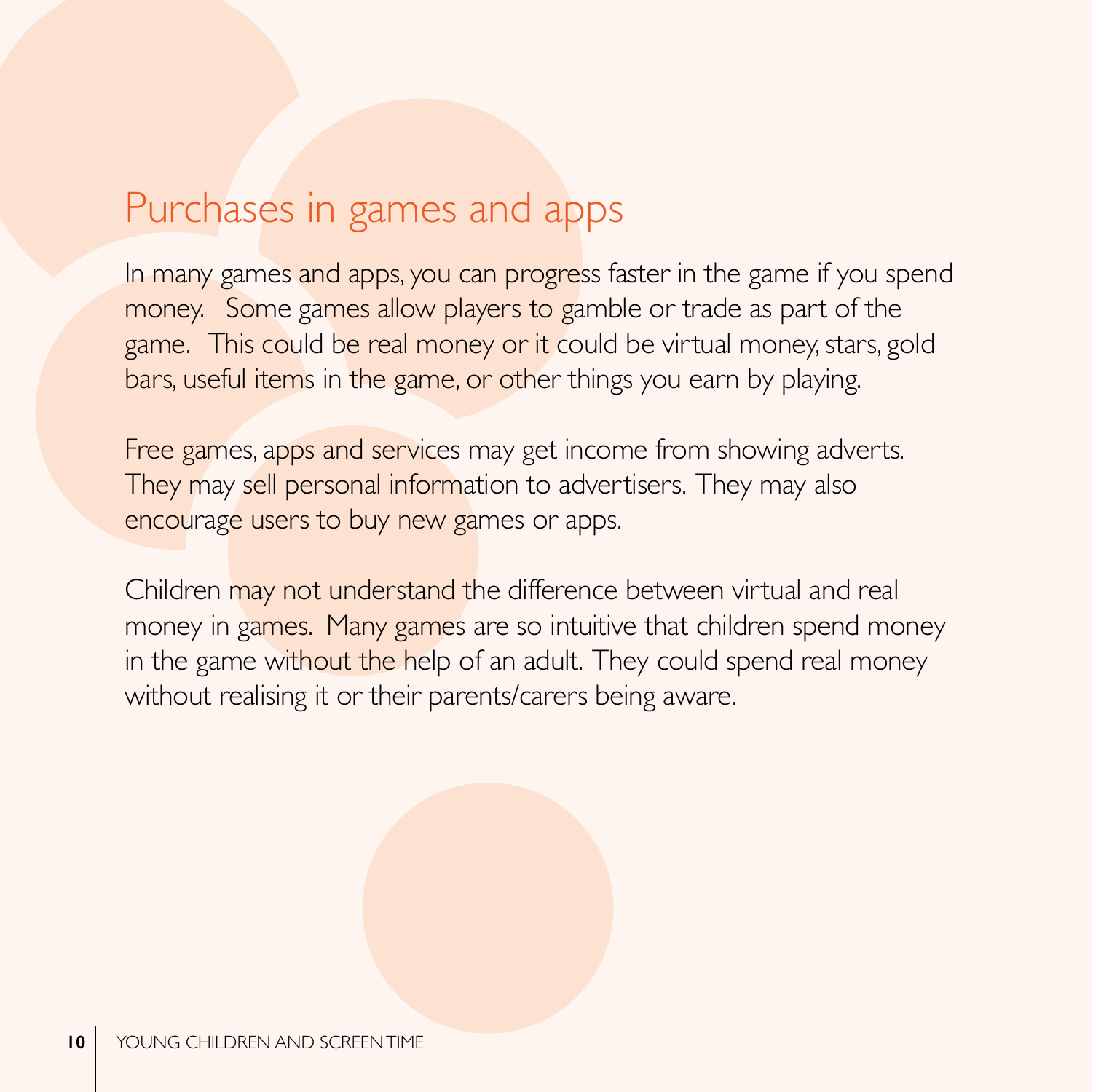**You can restrict the ability to spend money on most mobile devices e.g. by setting a password. Here are some tips:**

• **The app store will usually state if you can spend money in the app** (e.g. 'Offers in-app purchases') and show a price list. Read this before deciding whether your child will have permission to spend money in the app.

#### • **Check your device settings:**

Can you set restrictions on in-app purchases?

Do you want to allow purchases for a limited time? What timeframe does your device offer?

Can you set restrictions on purchases from shopping websites?

- **Do you want your child to have full access to buying services and making inapp purchases?**
- **Do you want your child to know your password?**

Do you want him/her to ask you before installing new apps, games or other password-protected content?

• **Talk about gambling**

Ask your child about how they progress when playing a game game. Is there pressure to spend real or virtual money, or to gamble?

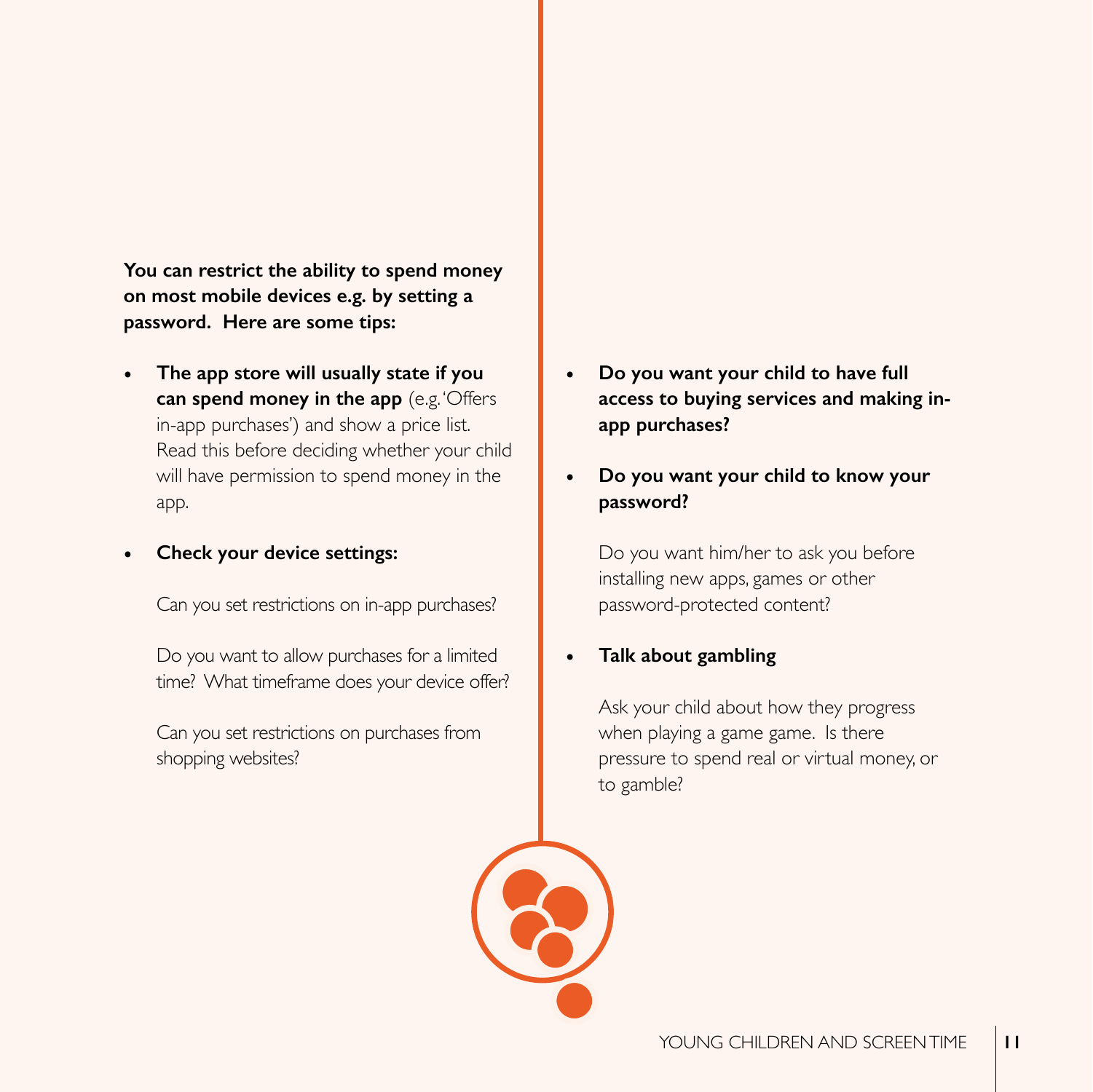## **4. Teach your child responsible internet use early on**

Both adults and children enjoy sharing moments with family and friends through online images and videos. Taking photos and recording video with mobile devices is fun for young people. There have been cases of young people sharing images online without realising and without parents/carers being aware.

#### ASK BEFORE SHARING

Always ask permission before sharing or tagging a photo of someone else (adult or child) online. Your child will learn from you that they should ask first before sharing.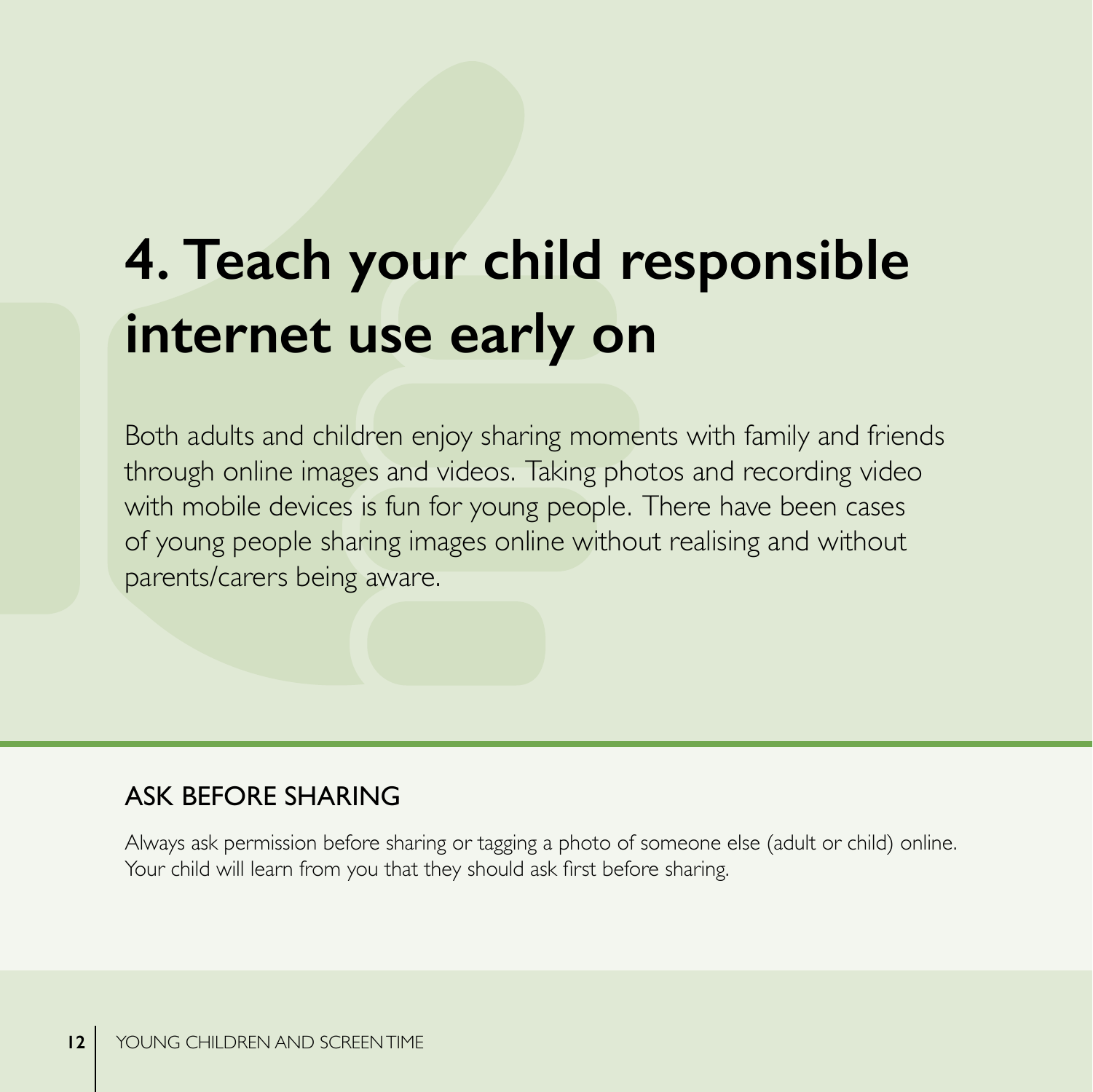

**As soon as you post** *anything* **online, others can share or download it. Here are some tips to consider:**

- Should your child be able to share information, photos and videos (with whom)? Should s/he have access to shared photos of family and friends?
- Consider the websites, games, apps and other services that your child uses. Could they enable your child to communicate with strangers? Could this be anonymous?
- What information is your child asked to provide when s/he starts using a game, app or website?
- Does your child have access to your contacts? This could be through social media or apps, games and other services.
- Is there an email account on the device your child uses, so they can send emails from it?
- How does the mobile device connect to the internet (e.g. wi-fi, 3G or 4G)? The options for blocking content can vary.

There are many options for sharing photos with just a few people of your own choosing. This could be through social media or using a photo album on a mobile device. Talk about how photos that are shared in closed groups are only intended for those you have selected. They should not be shared with others.

There are special photo sharing services and social networks for children. It might be useful to find out about these and how they work. Most social networks have a minimum age of 13, and are often not suitable for younger children.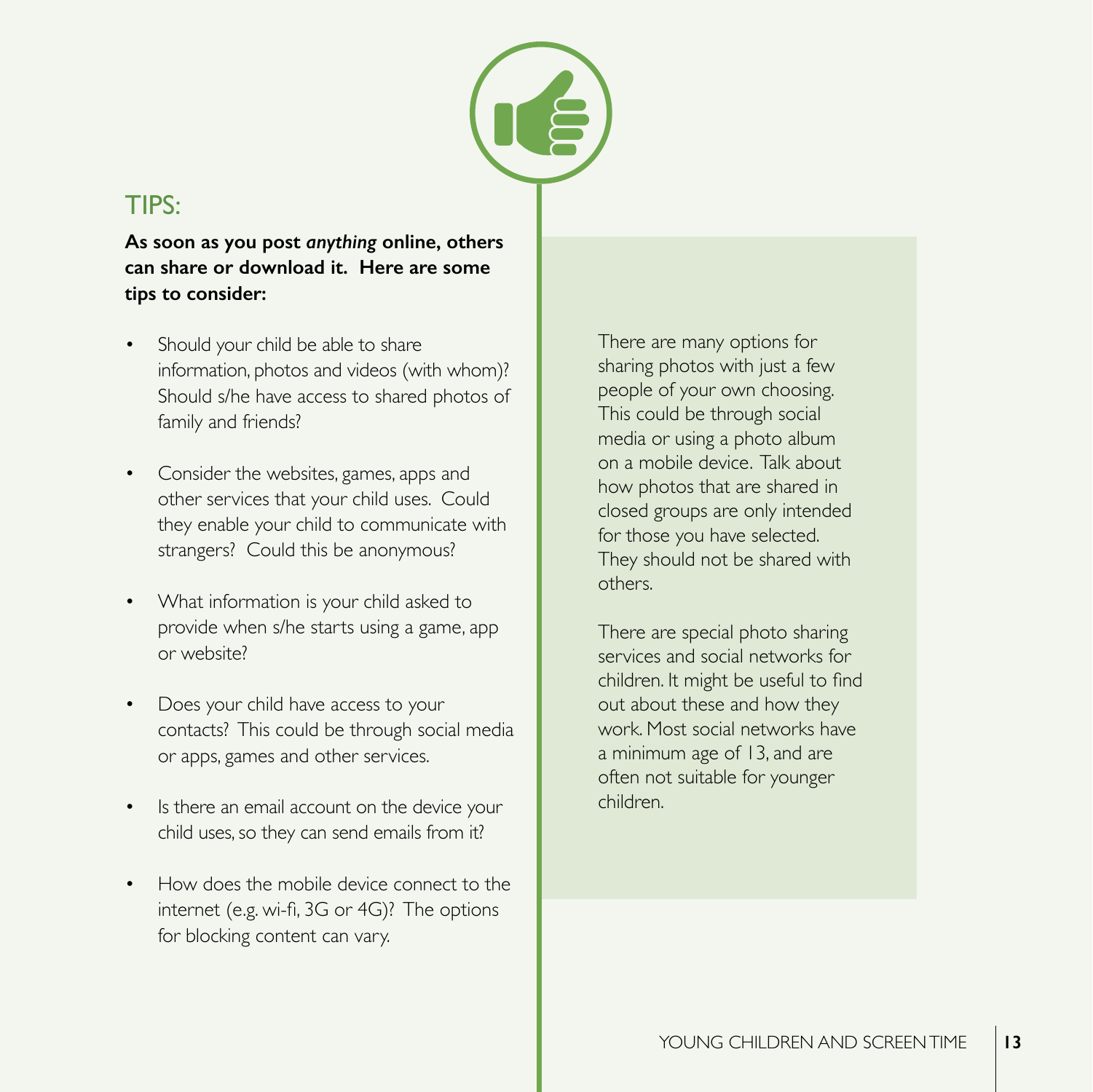## **You are the most important role model**

Adults are the most important role models for children. Children listen to how adults talk to each other and how they talk about other people. They pay attention to how adults use digital devices, when and how much time they spend online and what they share online. They may mimic this behaviour. This is why you are the most important role model to your child. Talk to your child about your own online behaviour and help them decide to behave responsibly online.

#### THINK ABOUT:

**• Who you are online and on social media**

How do you present yourself online? What information, photos and videos have you shared? What have other people shared about you? What does your digital footprint look like?

- **• How do you talk about and to other people? Does it differ if you're at home, on the phone or online?**
- **• Do you ask before you share images and information about other people, including your child?**

#### **• How and when do you use digital devices to get the most out of being online?**

Do you have the same or different rules for adults and children at home?

Do you have 'screen free' times of the day?

It can be difficult for children to understand that adults need to use digital devices even when children are not allowed. Setting out family rules can reduce disagreements later on.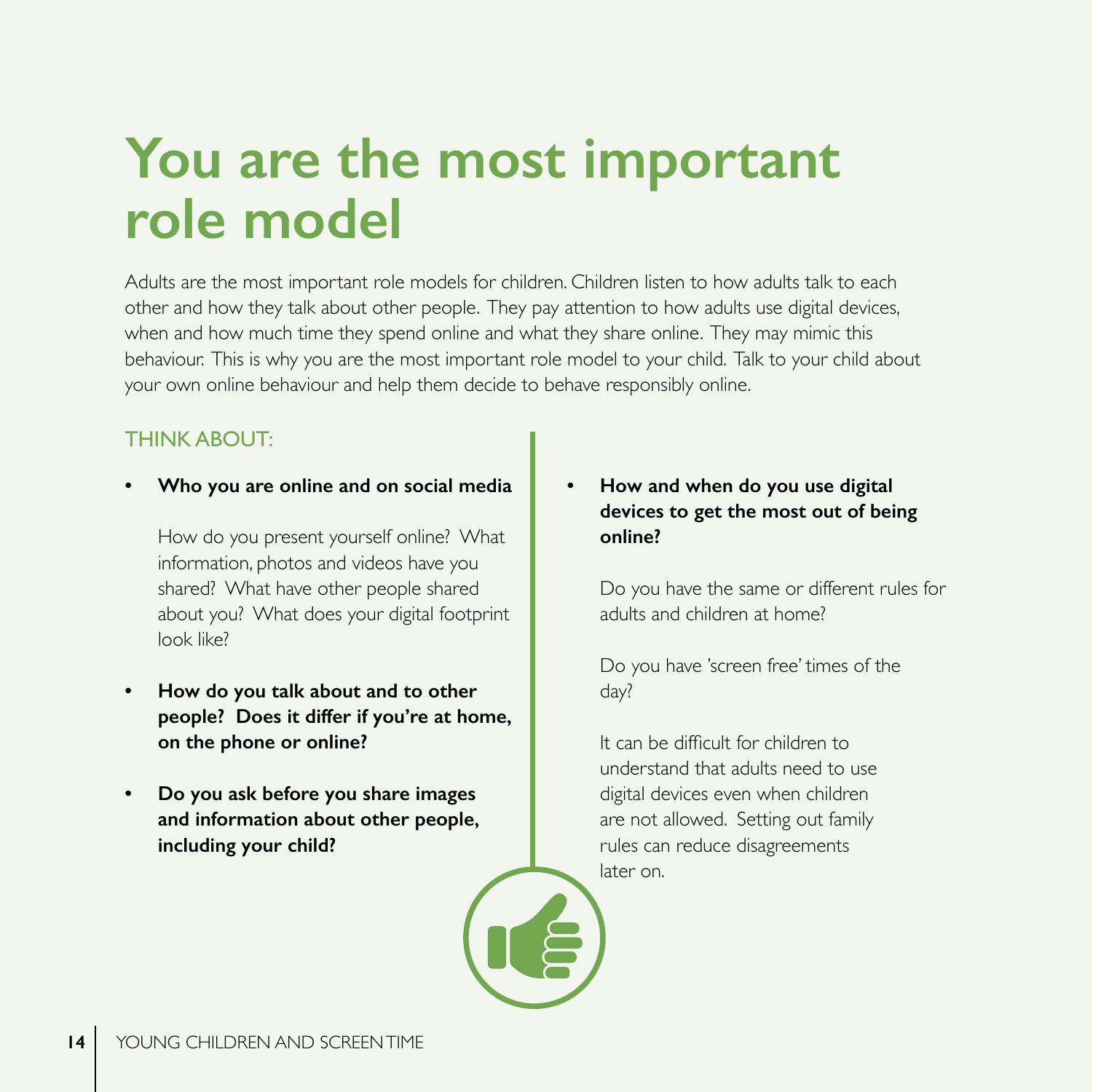## **Useful links**



#### **Guidance and tools for families**

Advice for parents from the UK Safer Internet Centre: *[www.saferinternet.org.uk/parents](https://www.saferinternet.org.uk/parents)*

Advice on screen time from Common Sense Media: *[www.commonsensemedia.org/screen-time](https://www.commonsensemedia.org/screen-time)*

Family agreement from Childnet: *[www.childnet.com/resources/family](http://www.childnet.com/resources/family-agreement)[agreement](http://www.childnet.com/resources/family-agreement)*

Digital 5-a-day campaign from the Children's Commissioner for England: *[www.childrenscommissioner.gov.](https://www.childrenscommissioner.gov.uk/2017/08/06/digital-5-a-day) [uk/2017/08/06/digital-5-a-day](https://www.childrenscommissioner.gov.uk/2017/08/06/digital-5-a-day)*

Advice for parents from Internet Matters: *[www.internetmatters.org/parental-controls](https://www.internetmatters.org/parental-controls)*

Device Free Dinner initiative from Comment Sense Media: *[www.commonsensemedia.org/device-free](https://www.commonsensemedia.org/device-free-dinner)[dinner](https://www.commonsensemedia.org/device-free-dinner)*

#### **Apps and social media**

Guides to social media platforms from the UK Safer Internet Centre: *[www.saferinternet.org.uk/advice-centre/](https://www.saferinternet.org.uk/advice-centre/social-media-guides) [social-media-guides](https://www.saferinternet.org.uk/advice-centre/social-media-guides)*

Advice on apps from Internet Matters: *[www.internetmatters.org/advice/apps](https://www.internetmatters.org/advice/apps-guide)[guide](https://www.internetmatters.org/advice/apps-guide)*

#### **Games**

Advice on games and how to check if they are appropriate for your child:

*[www.askaboutgames.com](http://www.askaboutgames.com) [www.pegi.info/en/](http://www.pegi.info/en/index)index [www.commonsensemedia.org/reviews](https://www.commonsensemedia.org/reviews)*